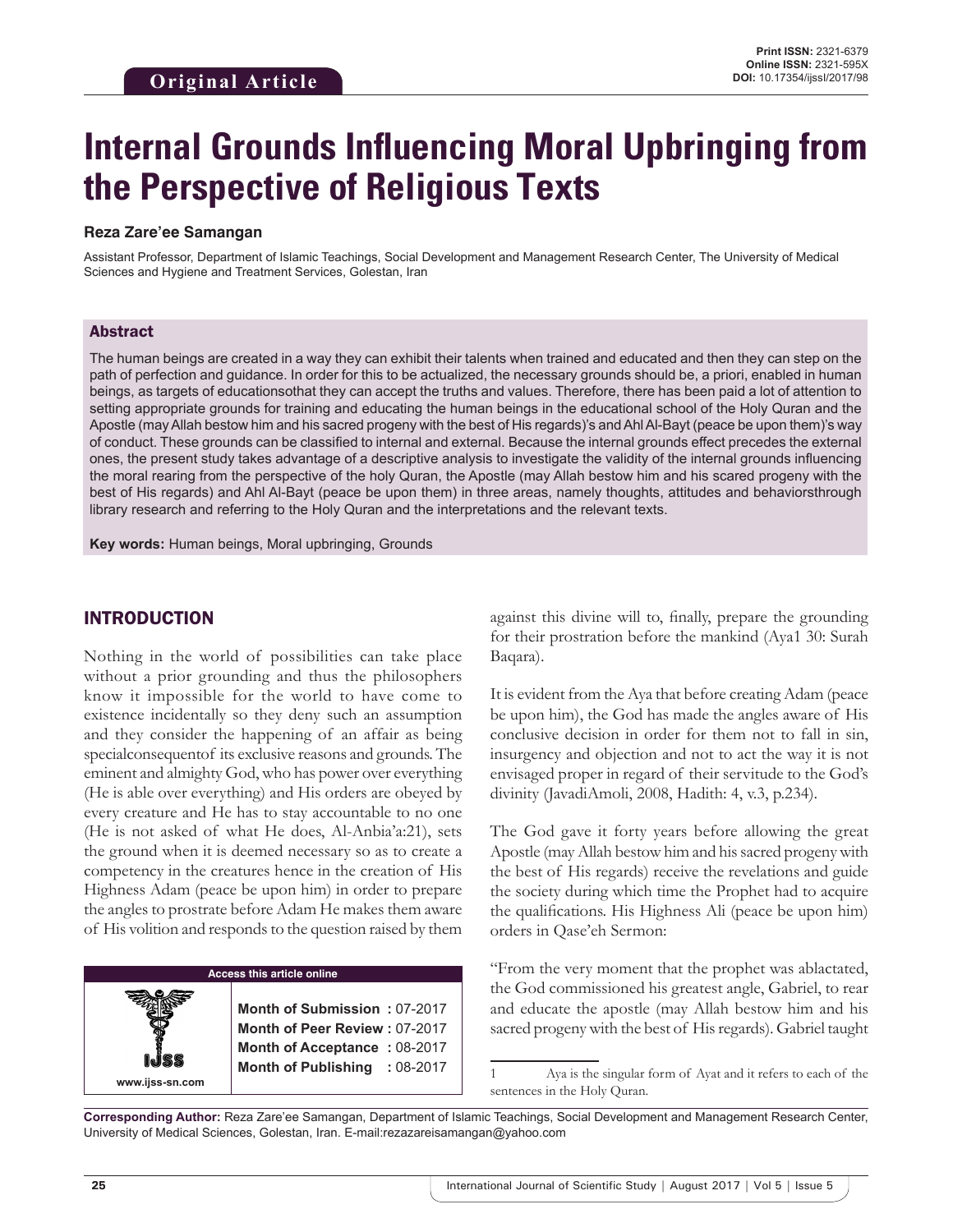him the manners of magnanimity, truthfulness and good conducts, day in day out" (Nahj Al-Balagha, Sermon, 192).

Based on this, because setting the ground is necessary for the actualization of the affairs, especially the gradual and slowly attainable ones, the rearing of the humans which includes the gradual fostering of the human beings' internal and potential talents and letting them be manifested in practice necessitates the preparation of the auspicious grounds in line with the inflorescence and development of the perfect talents residing inside the humans' beings because it becomes evident through using scrutiny in the و البلد الطيب يخرج نباته باذن ربه و الذى خبث اليخرج" Aya honorable نكدا اال", meaning "the clean [and ready] land gives out plants by the order of its God and that [land] which is unclean [and inauspicious] will not produce [plants] but very few and fruitless" (Al-A'araf: 56) that for the perfect enjoyment of one's potential values the effective grounds should be identified and prepared by the custodians. The best source for the custodians, particularly for the parents, is the cultural resources like the Holy Quran and the Apostle (may Allah bestow him and his sacred progeny with the best of His regards) and Ahl Al-Bayt (peace be upon them). Therefore, the present writing tries to investigate the internal grounds effective on the moral education within three areas of thoughts, attitudes and behaviors. By the internal grounds in the current research paper those issues are intended for the fulfillment of which the humans volitionally take active measures; additionally, the grounds in the present study capture the issues that exert indirect effect on the formation of the humans' personalities, temperaments as well as educational structure without them having a causative effect because it is improbable to distinguish between the cause and effect. However, there has been a great many of the individuals for whom the aforementioned grounds were readily available but they went astray from the correct upbringing path like Noah'sson and wife or quite opposite in Pharaoh's wifecase.

## INTERNAL GROUNDS

## **Discretional Ground**

Based on the Holy Quran's Ayat, the actualization of the human felicity is associated with the positive optional behavior including those of the behaviors which are internal and intrinsic or external and bodily, "والعصر ان الانسان the to Swear "meaning ,"لفی خسر االالذین آمنوا وعمل الصالحات time, verily, the humans are in loss unless those who find faith and perform good" (Surah Al-'Asr: 1&2). Issuing voluntary action depends on knowledge whether be it deeds wished by the heart the way it is posited in the narratives quoted from the Immaculate Imams that "the essence of faith is knowledge" (Majlesi, 1982, v.93, p.57) or be it

intrinsic deeds as it was ordered by Amir Al-Mo'menin (peace be upon him) to Komayl that "there is not activity unless you are needful of recognition therein" (Al-Horrani, 2008, v.4, p.284). That is because voluntary deeds are the ones which are, first of all, based on what the doer wants and pending on the attitude that the doer has in respect to performing the action and to the objective s/he seeks in doing so. Secondly, the issuance of such an action without the doer being aware of the nature of the action and the objective is impossible. So, it can be said that one of the moral education grounds is the enhancement of the knowledge and cognizance level in the individuals because as it was mentioned the voluntary action is both logically a result of discretion and attitude and also it has been proved by experience that the higher the cognizance and divine knowledge in a human being the more the individual will be adorned with the ethical and moral virtues; and conversely, ignorance and the absence of the divine cognizance incurs the virtues with heavy damage and, consequently, the moral level would be declined. Thus, the Apostle (may Allah bestow him and his sacred progeny with the best of His regards) has ordered that "he whose deeds are not based on knowledge and awareness [might fall in] depravity that is a lot worse than the good that would be yielded" (Kolayni, 1984, Hadith: 3, v1, p.44). The God's prohibition from engaging in affairs of which the human has no knowledge follows the same rule: "به لک لیس ما التقف علم", meaning "do not stop in what you do not have knowledge about" (Esra'a: 36). Imam Sadeq (peace be upon him) not only considers acting out of ignorance as unfruitful but also as going astray from the destination. He orders: "he who gets on a job without having deep insight is like a person who is walking on a way [other than the right path] in which rapid pace only makes him or her distance away from the destination" (Ibid, Hadith: 1, v.1, p.43 and Mofid, 1992, v.1, p.25).

Due to the same reason, the individuals who are infatuated with ignorance and negligence are more impure because, as it is asserted in the Holy Quran, they consider their improper deeds as good because of their ignorance therefore they are among the ones who are incurred with ِقُلْ هَلْ نُنَبِّئُكُمْ بِالْأَخْسَرِينَ أَعْمَالًا الَّذِينَ صَلِّ سَعْيُهُمْ'' :the heaviest losses ّ ُفِي الْحَيَاةِ الدُّنْيَا وَهُمْ يَحْسَبُونَ أَنَّهُمْ يُحْسِنُونَ صُنْعًا", meaning "tell them ْhave I not brought you the news of the most deleterious deeds by the ones whose wrongful deeds make their efforts go astray in their lives in the world and they think that they are, verily, performing the best of the deeds" (Al-Kahf: 103&104).

And, the knowledgeable clergymen who possess divine cognizance have lower impurities, though each of these two has its own specific exceptions. Thus, the reason behind many of the ethical abnormalities like depravity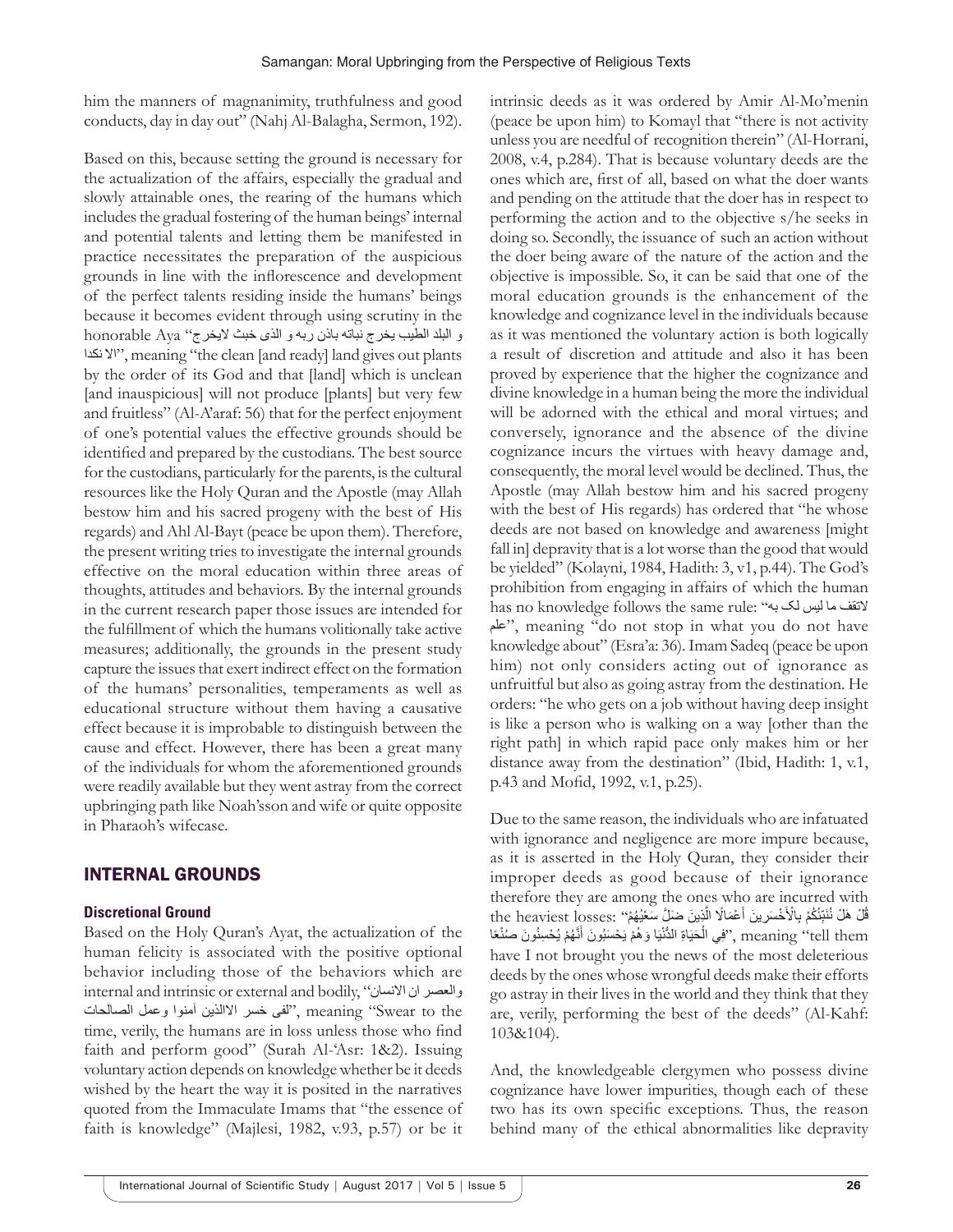and deviation (Fath: 55), sexual promiscuity (Yusuf: 33), jealousy (Yusuf: 89), fanaticism and obstinacy (Fath: 26), disrespects to the great Apostle (may Allah bestow him and his sacred progeny with the best of His regards) (Hojorat: 4), pessimism and suspicion (Al-e-Emran: 154), hypocrisy and duplicity (Hashr: 14) and nitpicking (Baqarah: 118) has been attributed to the individuals' ignorance and illiteracy in the Holy Quran and the narratives by the Immaculate Imams. As it is stated by Amir Al-Mo'menin (peace be upon him), "the entire ruins are rooted in ignorance (Amedi, 1987, Hadith: 1096) and it is even more harmful to the humans than leprosy" (Ibid, 1099).

And, quite contrarily, knowledge and discretion have been introduced as the grounds for achieving proper characteristics thus patience and forbearance in calamities (Anfal: 65), piety in the world (Ibid: 758), keeping the tongue from uttering improper words and the stomach from illegitimates (Varam, no date, v.1, p.56) and keeping oneself safe from the raid of the doubtful things (Kolayni, 1984, Hadith: 29., v.1, p.27) are the fruits of the blissful tree of cognizance and knowledge.

Perhaps it has been for the same reason that the great apostle (may Allah bestow him and his sacred progeny with the best of His regards) expresses one of the wise believers' ten-fold signs in their constant search for science. He orders: "a believer is not wise unless s/he has ten features, including that s/he should not become tired of looking for knowledge during whole his or her life" (Al-Sadugh, 1983, v.1, p.447, Hadith: 17) and his highness has introduced science as the essence of Islam's life and the pillar of faith" in another speech (Al-Mottaghi Al-Hendi, 1989, v.10, p.230, Hadith: 28861).

## **Attitudinal Grounds**

## *Love*

Perfectionist human, when finds his or her favor, i.e. perfection, in a thing or in a person, the love and interest for that thing would take residence in his or her heart and then s/he will try to get close to it, make himself or herself similar to that thing and as it is ordered by Imam Ali (peace be upon him) s/he will show interest in that thing and when a human being finds oneself in love with something would become greedy over that thing (Amedi, 1987:859); and, as it is ordered by the great Apostle (may Allah bestow him and his sacred progeny with the best of His regards) "the human being would accompany what s/he loves" (Sheikh Tusi, 1993, 2(210) and Al-Sadugh, 1966, v.1, p.207, Hadith: 2). The secret lies in the idea that the human beings in their solitude and in the presence of the others, willingly or unwillingly, live with their beloved and a friend, in fact, forms the human personality and forms it; put it differently, unification takes place between

the two. Thus, the human value can be scaled by the value of his or her friend and a person can be developed in his or her existence to the extent that his or her friend is extended; whether be it stone or mud or flower or plant or any other thing.

Thus, Imam Reza (peace be upon him) recommends Shabib's son to definitely accept the guardianship of Ahl Al-Bayt (peace be upon them); because if a person accepts the guardianship of a stone then the God will resurrect that person with the same stone (Al-Ameli Al-SayyedMuhsen, 1982, v.7, p.39 and Atarodi, Rabi'a Al-Akhar, 1985, v.2).

Based on this, one method for paving the way for proper upbringing is managing this internal attitude in the trainees, firstly, towards the real beloved, i.e. the God, and, secondly, towards his guardians. Due to the same reason, the immaculate Ahl Al-Bayt (peace be upon them), themselves, prayed for a heart free of everything and teeming with the love of God; they claimed that "O' God, please place us amongst the ones whose hearts you have freed for your love only" (Abtahi, 1990, prayer 190, prayer for the lovers' hymn) and asked the God to "make green and blooming the plantlet of enthusiasm for Himself in the garden of their heart and the craze for His affection to capture their entire heart" (Ibid, prayer 193, the theosophists' hymn, p.416) and also, they demanded the "God-lovers' friendship and the amicability of whatever causes a human being to get close to the God's proximity" (Ibid, p.413, the God-lovers' hymn, 190); also, they recommended the others to "fill in their hearts thoroughly with the love of God" (Al-Mottaghi Al-Hendi, 1984, v.16, p.124, Hadith: 44147).

Love is a bridge between cognizance and obedience; because, as it is quoted from Imam Sadeq (peace be upon him) love is both the effect of cognizance and "if the cognizance light radiates on the heart, the breeze of affection and love will start blowing" (Majlesi, 1984, v.67, p.23, Hadith: 22, chap. "the love of God" and the cause of obedience. Thus the Holy Quran presents the solution to the justification of the correctness of love and getting access to popularity before God as stated in the following words: ''قُل إن كُنتُم تُحِبُّونَ الله فَاتَّبِعُوني يُحبِبكُمُ الله'' .words you truly claim the God's love, be the followers of my friend and beloved to become lovable by God". Love cannot be attained without recognition the same way that obedience cannot be gained without love.

The glorious God revealed the following sentences to His Highness David (peace be upon him): "فَرْ أَهُ" : Highness David (peace be upon him) ًَو مَنْ آنَسَ بحَبيب قَبِلَ قَوْلَهُ وَ رَضِيَ فِعْلَهُ و مَنْ وَثِقَ بحَبيب اعْتَمَدَ عليه و مَنِ meaning "when a person truly", "اشتاقَ إلى حبيب جَدَّ في السَّيْر إليه loves a friend his sayings are truthful and if a person wants to get close to a friend should accept his sayings and be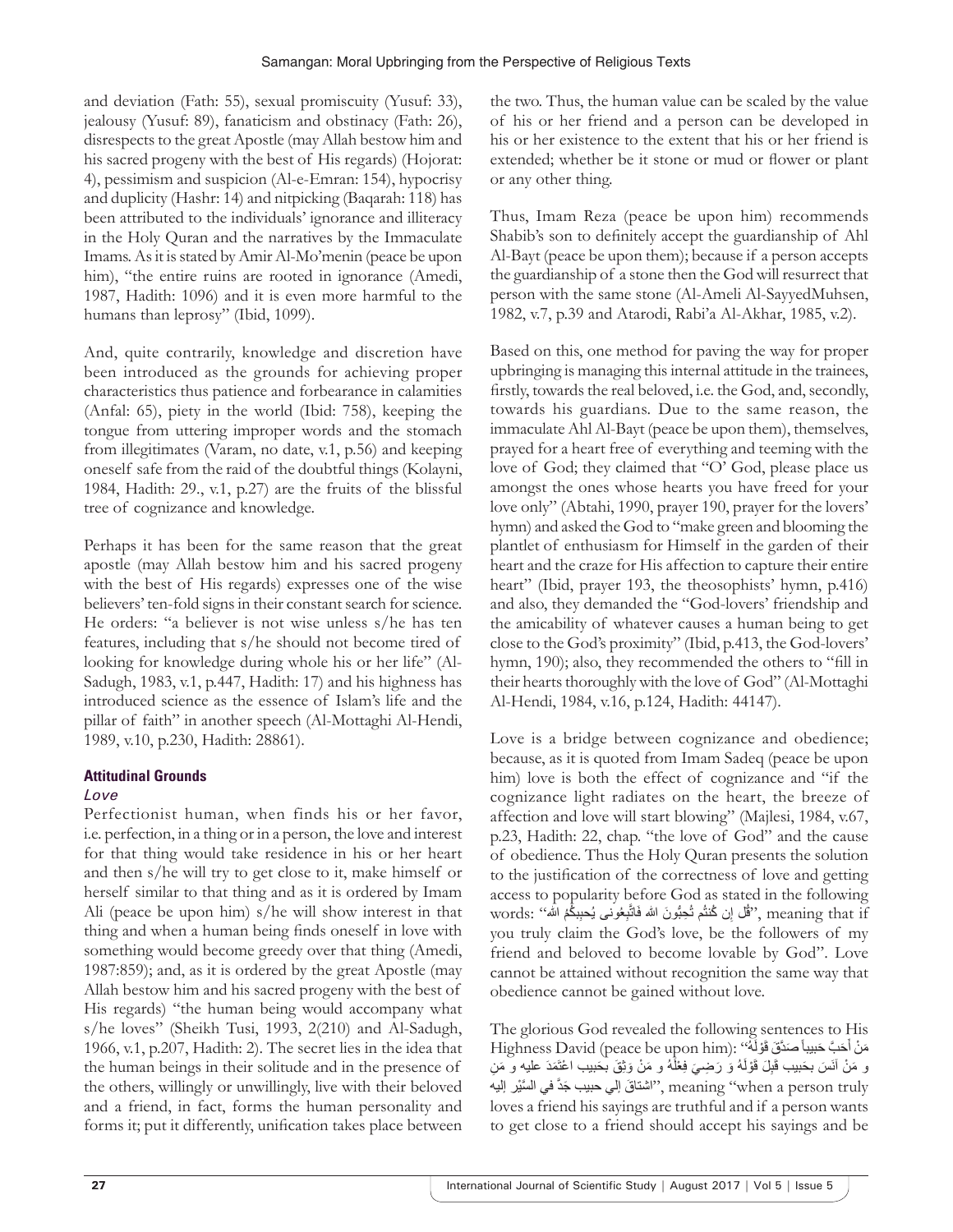satisfied with what s/he does and when a person wants to become authenticated by a friend should trust him and if a person enthusiastically wants to join a friend should make serious efforts towards him" (Majlesi, 1984, v.14, p.40 and Daylami, 1591, v.1, p.60&100). In such a revelation treasury as this, the binding between all of the practical intellect's pillars and love are expressed in the most possible beautiful way. Based on this narrative, the elements constituting the practical intellect are heartfelt confirmation and spiritual acceptation and trust and effort all of which are laid upon a premise of a truthful, real and lovable existence (JavadiAmoli, v.7, 2nd ed., p.100). If the true love resides inside the human being it is first manifested in satisfying the beloved and giving it superiority over the others' satisfaction. As it is narrated from Imam Sadeq (peace be upon him), "the friendship manifests itself in giving superiority to one's beloved over the others" (Majlesi,11363, p.22, Hadith 22) and "when the friendship breeze blows over one's heart, the person will take residence under the shadow of the beloved and his eminence beloved will be chosen over the others and will be given priority over whatever the other things and the beloved orders will be obeyed and whatever the thing is made forbidden by the beloved will be avoided and the divine orders to do and not to do are preferred" (Mostafavi, 1981, chap.1, p.4).

To obtain the beloved one's satisfaction and preferring Him over the others, the humans should not go any near the sins so as not to let the dust of the sin mask the visage of their souls. It is narrated from Imam Sadeq (peace be upon him) that "he who commits sins is not in love with Him", then his highness recites a poem that means:

"You perpetrate sins and then express His love? I swear to my life that such a thing is [strange] and unexampled. If your love [for the God] was real, you would undoubtedly obey Him because a friend obeys his friend" (Majlesi, 1982, v.67, p.15).

"A heart free of love is not a heart, put it away and go find another heart"

"The pricks of the corrupted melancholies were completely burnt in whoever's heart which was touched by the fire of love" (Naraghi, 1983, p.183).

# *Hopefulness*

One of the important and effective grounds influencing upbringing is hopefulness. Thus, in monotheistic ideology, hope revitalizes the heart (Muhammad Reza Hakimi et al, 1981, v.1, p.407) and a gift of the God that makes the wheel of life rolling and accelerates the propeller of effort and motivation. Imam Ali (peace be upon him) orders: "he who hopes in something, desires that thing" (Kolayni, 1983,

v.1, p.68, Hadith: 5, chap. fear and hope) "and if one day, the humans' heart is emptied of the God's mercifulness, it will come to a state of stagnancy and sedentariness". The apostle (may Allah bestow him and his sacred progeny with the best of His regards) orders that "hope and desire are blessings for my nation and if these two were absent not a single mother would milk her child and not a single gardener would plant a plant" (Majlesi, 1982, v.74, p.173). Mowlavi says:

"If there were no tendency and hope for a result, when would a tree be planted by a gardener" (MasnaviMa'anavi, Book four, verse:522).

Hope is the underlying factor for moving towards material and spiritual activities in the humans' life as pinpointed in the divine Ayat. Thus, according to Al-Baqara,Aya 186, anticipating it to be fulfilled by God is the main reason and motivation for prayer. Additionally, corresponding to Yunus,Aya, 7&8, having hopes in a better future in this world and the other world makes the human beings correct their beliefs, actions and reactions and get engaged in reconstructing and revising their deeds and conducts. According to the importance of hope in moving towards perfection, it is appropriate to point out some factors causing hope to be created in the human beings.

- a) Contemplating over the Ayat and Narrations, some of which have utilized special terms to emphasize on hope as a characteristic (see also Naraghi, 2003, v.1, pp.245-252) and some others have strongly warned the mankind of hopelessness in God's mercy. "وَلَا ُمْوَقْلا اَّلِإ ِهللا ِحْوَر ْنِم ُسَئْيَي اَل ُهَّنِإ ِهللا ِحْوَر ْنِم اوُسَئْيَت فاكلاِرُنوَ", meaning that "do not be hopeless of the God's mercy because no one, except the disbelievers, becomes hopeless of the God's mercy" (Yusuf: 87) ْنِم اوُطَنْقَت اَل ْمهِسُفْنَأ يَلَع اوُفَرْسَأ َنيِذَّلا يِداَبِع اَي ْلُق" or ,"ُميِحَّرلا ُروُفَغْلا َوُه ُهَّنِإ اًعيِمَج َبوُنُّذلا ُرِفْغَي َهللا َّنِإ ِهللا ِةَمْحَر meaning that "tell them, O, my servants who have gone to extremes on yourselves! Do not become hopeless of the God's mercy. In fact, the God forgives all the sins because he is the kind redeemer" (Zomar: 53; see also Baqara: 268; Nisa'a: 48; Ra'ad: 6 and Hejr: 56).
- b) Having hope in God's kindness and generosity and paying attention to the fact that the God is the creator and the source of all blessings and assets and the people can take their shares of this extended divine table. In such a case, the individual becomes hopeful in God and will not seek hope in people and it is under such a circumstance that being needless of the people takes the place of greediness. As it is ordered by Amir Al-Mo'menin (peace be upon him): "the way to get rid of greediness chains is reaching to a position of becoming hopeless [of the people]" (Amedi, 6683).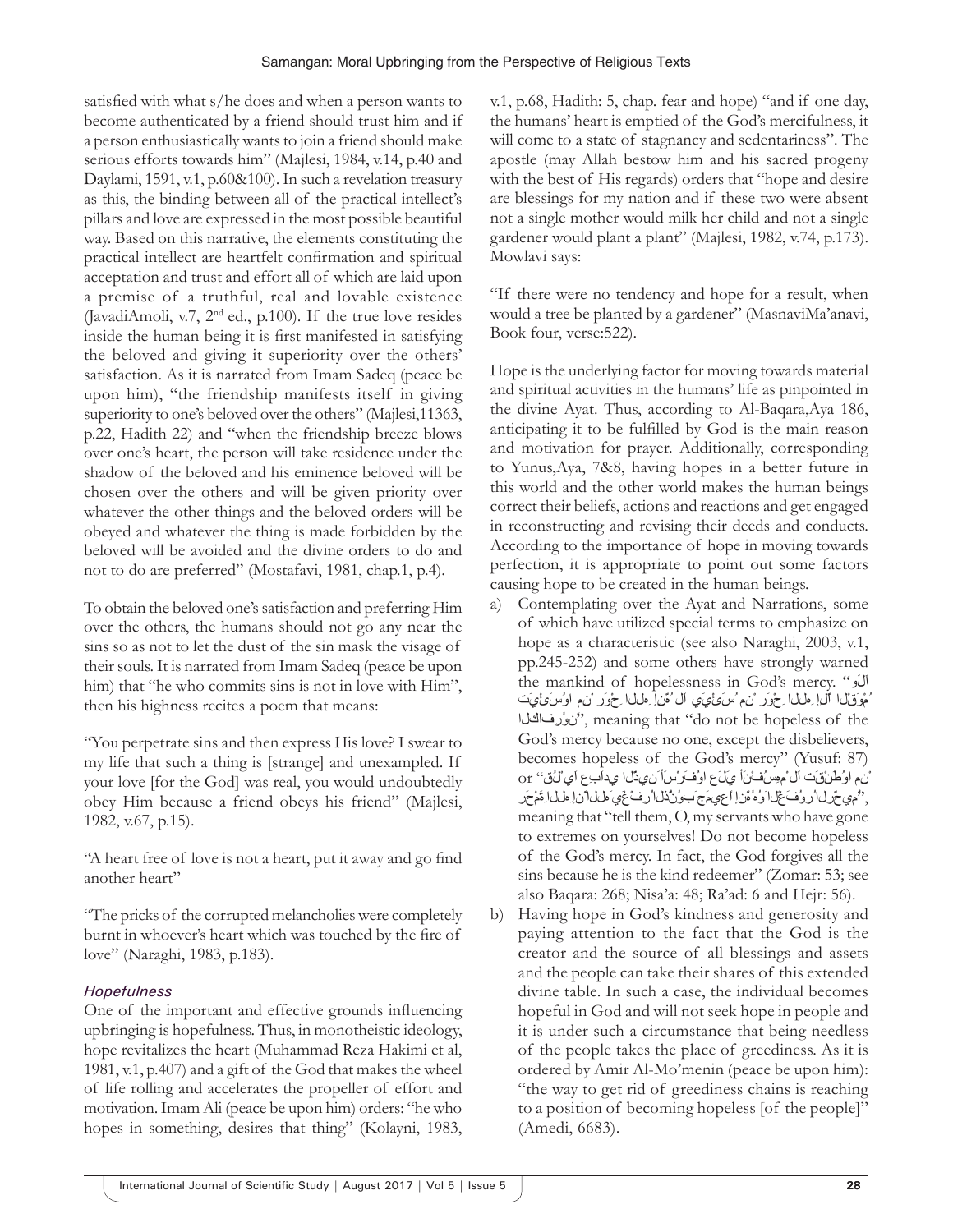c) Being Heedful of Spirituality: Reliance, trust in God, praying and resorting to Ahl Al-Bayt (peace be upon them) are spiritual affairs by means of which all the humans can create spiritual atmosphere in their lives thereby to strengthen the spirit of being needful to God and plant the seed of hope in their hearts.

# *Hopefulness and obedience*

Surely, having hope in the mercifulness of the God and anticipating forgiveness can be effective on and pave the way for upbringing when they accompany obedience and worship otherwise they are pride and foolishness. As it is ordered by the Great Apostle (may Allah bestow him and his sacred progeny with the best of His regards), "foolish is he who follows carnal temptations and desires the God" (Varam Ben Abi Faras, 1948, 403). Thus, the Holy Quran introduces the activist human beings as the real hopers in انَّ الَّذينَ آمَنُوا وَ الَّذينَ هاجَرُوا وَ جاهَدُوا في سَبيلِ اللهَ'' :the God's mercy ∫<br>} ِ ولِنْكَ يَرْجُونَ رَحْمَةَ اللَّهِ", meaning that "verily, the individuals who have found faith in God and have left their hometowns in their obedience of the Apostle and have fought on the path of God with Kaffirs and their own lasciviousness are the ones who are hopeful in the God's mercy" (Baqara, Aya: 218). It is ordered in another Aya that "أَهَنْ كانَ يَرْجُوا ؚ<br>ا ِ meaning that so, ''لِقَاءَ رَبِّهِ فَلْيَعْمَلْ عَمَلًا صَالِحًا وَلَا يُشْرِك بعِبَادَةِ رَبِّهِ أَحَدًا " ّ َل ّ he who hopes in unifying with the God should perform good deeds and shall not parallel anyone to the God in rank". The first Aya characterizes believers with features like faith (as the highest example of heartfelt practice), migration (including internal and external) and battle for the sake of God. The second Aya considers performing Good and being monotheist as the prerequisites of being hopeful in God's mercy. So, it is evident that the relationship between hope and practice is uninterruptable.

A person came to Imam Ja'afarSadeq (peace be upon him) and said "there is a tribe that sins and says we have hopes in God and they are always like this till death captures them". His Highness ordered "these are the ones who spend their lives in hope and they lie, they do not have hope and, verily, he who hopes makes efforts to acquire it and he who fears avoids" (Kolayni, 1983, v.2, Hadith: 5, chap. Fear and hope, p.67).

And, also, it is narrated from His Highness that ordered "[an individual] is not a believer unless [simultaneously] s/ he is fearful and hopeful and a fearful person is not hopeful unless s/he acts in favor of what s/he has hope in and fears" (Ibid, v.2, p.71, Hadith: 11 and see also Naraghi, 2003, v.1, pp.253&254).

Unlike hope which paves the way for correct moral upbringing, hopelessness ruins the moral rearing because the hopeless human being takes no pleasure and is not motivated to act and carry out servitude obligations. The individual who does not see an opening for saving his or her life, shall move by what force and with what hope shall put himself or herself in trouble to reach to which beloved? He who is hopeless of the God's mercy and survival would never endeavor to correct himself. The otherworldly outcome of hopelessness is being burnt in the scorching fire of hell; because desperation is a dead sin which is promised the fire from hell. Thus, Imam Ali (peace be upon him) ordered that "the most severe calamity I hopelessness" (Amedi, 13366, Hadith: 1323). What a calamity can be more severe than being away from the God and hopelessness is one of the affairs that gradually makes the humans move away from worshipping the God and rolled into the realm of disobedience and insurgency because the desperate person's soul, as long as s/he is in frustration, considers devastated all the left-behind bridges. Thus, hopelessness sometimes makes the individual commit suicide as it is ordered by His Highness Ali (peace be upon him) that "hopelessness kills its owner" (Ibid, 1331).

# *Sense of dignity*

Dignity and magnanimity are two characteristics that, when internalized, provide for the grounding for a person to become adorned by all the virtues and they will be followed by the avoidance of all inferiorities and vices. As it is ordered by His Highness Ali (peace be upon him), "he who is dignified in his ego, turns away from the inferior wants" (Ibid, Hadith: 4621) and "his being will be filled with affection" (Ibid, Hadith: 4620) and "the more the person is in a higher level of dignity the more manly and chivalrous s/he will be" (Ibid, Hadith: 4617). This is why sense of dignity diminishes the insurgency and revolt grounds when achieving corporeal positions but the opposite also holds meaning that when individuals are infatuated with inferiority complexes then the grounding for any sort of rascality would be objectified in them and the smallest social ذو الشرف ال تبطره منزلة نالها" .revolt him make would position و إن عظمت كالجبل الذي لا تزعزعه الرياح و الدني تبطره أدنى منزلة نزلة كالكلإ الذي يحركه مر النسيم" meaning that "a man of honor does", meaning that " not lose his status as if he is like a mountain that cannot be shaken by the wind and the inferior person loses his status easily like a thing that is moved by breeze" (Ibid, Hadith: 7819). Therefore, the requisite for achieving moral virtues and transferring them to the children and the trainees is revitalizing such a sense inside ourselves and the trainees' because if humans feel magnanimity and grandeur they would never perform acts that harm their dignity, as it is ordered by Imam Ali (peace be upon him), "he who venerates his ego, sees lusts as inferior" (Nahj Al-Balagha, motto: 449). From the perspective of His Highness, "inferior moralities stem from the individuals' lack of honor and dignity thus the humans backbite out of their insufficiency that is indeed a sort of turpitude of the ego.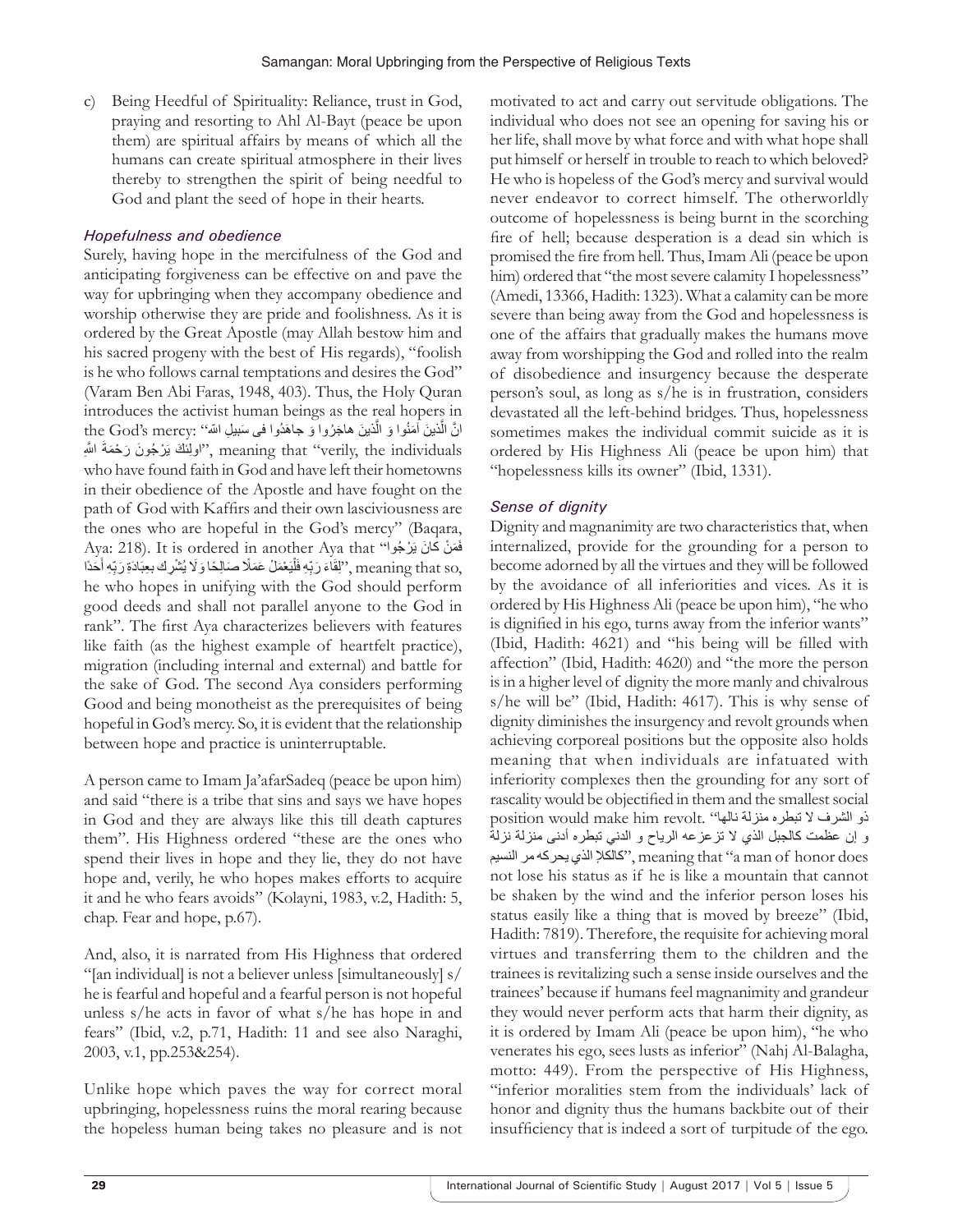Backbiting is the act performed by an insufficient person" (Nahj Al-Balagha, motto: 461). It means whenever humans feel inability and insufficiency in themselves they backbite and surely the reverse also holds meaning that whenever the humans feel veneration and dignity in their souls they do not backbite. Greed has also been named a factor of inferiority. It is ordered that "he who places being greedy on the others as his slogan has just made himself abject" (Nahj Al-Balagha, motto: 2). It means the humans who feel grandeur would be never covetous, the society would never be safe of the mischief perpetrated by he who does not honor oneself, thus it is ordered by Imam Hadi (peace be upon him) that "the humans who do not feel dignity and respect for themselves, you would never be safe of their mischievous acts" (Al-Horrani, 2008, p.880, Hadith: 14). A man of honor, the one who feels humanity and self-esteem, would not even be ready to make oneself abject by expressing his or her pains, thus, s/he would tolerate his or her pains and does not speak of them with the others because as it is stated by Amir Al-Mo'menin (peace be upon him), "expressing and revealing hardships is equal to lending oneself to abjection" (Ibid). In summary, in Imam Ali (peace be upon him)'s school, all of the moral vices can be summed in one word and that is the disgrace, indignity and dishonorableness of the soul. And, all of the moral virtues are summed by Imam Ali (peace be upon him) in one word and that is dignity and magnanimity of the soul. If the humans feel grandeur in their souls the result would be the actualization of truthfulness, honesty, stability, endurance and all the virtues in their lives. Thus, a person is ready to die but not to become humiliated. His slogan in life would be "لدنية ال و المنية", meaning "yes to death and no to disgrace" (Ibid, motto: 396).

#### *Ambitiousness*

Undoubtedly, ambitiousness is a sign of the magnanimity of the soul and the loftiness of the humans' thoughts and it sets the ground for the human sublimity. As Sa'adi puts it:

"Be ambitious because the great men of the time have reached to a high rank out of their ambitions".

Another poet says:

"Nightingale has dashed towards the garden, the owl towards the ruins, everyone's house is a symbol of their ambition" (Joghata'ee, journal of Yaghma)

As it is ordered by Amir Al-Mo'menin (peace be upon him), "every person's value is scaled by the amount of his ambition" (Nahj Al-Balagha, motto: 47). However, it is ordered "nothing other than ambition has made the humans reach to their peaks" (Amedi, 1987, Hadith: 10271). In His Highness's idea, ambitiousness in social

terms propels the humans towards virtues like generosity, unselfishness, benefaction and well-treating the others (Amedi, 1987, Hadiths: 8728&10265), courageousness (Ibid, Hadith: 10267), zealousness (Ibid, Hadith: 10269); also, in individual terms, it pushes the mankind towards self-esteem and contentment in life (Ibid, 8999), veneration and magnanimity (Ibid, 8678), patience and endurance (Nahj Al-Balagha, motto: 46) and avoiding moral vices and depravities like avarice (Ibid, 9245). This is why His Highness knows beautiful conduct as reflecting ambitiousness (Ibid, Hadith: 1388). In a nutshell, because ambitiousness is a sign of the greatness of the soul and low ambition is a sign of littleness of the soul, whenever the humans are provided with ambitiousness grounds and such a feature is propelled towards valuable affairs concomitantly accompanied by the spirit of magnanimity and grandeur then the road would be readily paved for a proper upbringing. However, the reverse also holds. This same issue makes it expedient that the custodians of the culture try to internalize the ambitiousness solutions in the pupils and the trainees through appropriate rearing and education so as to make them auspicious grounds for moral virtues.

Besides the above mentioned issues, affairs like habits, courage, righteousness and perfectionism can also be enumerated among the attitudinal grounds paving the way for moral upbringing.

## **Behavioral Grounds**

#### *Emptying the soul and thoughts of the anti-values*

The first step in providing for the moral grounds is emptying the soul and ego of the depravities and improper habits and heinous conducts and purging the thoughts of the false hallucinations and vice imaginations and superstitions and cleansing the heart of the love for the others. The heart cannot become the dwelling place for pleasant characteristics and favorable moralities and lofty thoughts and mindsets unless the inward and intellectual purification and purge are accomplished because two beloved cannot rest in one heart:

"The privacy of the heart is not where the strangers can converse and when the ogre gets out the angle would enter" (Diwan-e-Hafiz, sonnet: 235).

Imam Hadi (peace be upon him) orders that "sagacity does not influence the corrupted souls" (Ghomi, 2008, p.1155). The honorable Hadith that orders "the angles would not enter the house where there is a dog" (Ghomi, 2008, p.1156) is also expressive of the same fact because if the angles do not enter the mud-made houses where there are dogs while it is a creature made by the God, surely, the hearts, as the God's adytum, should not be filled with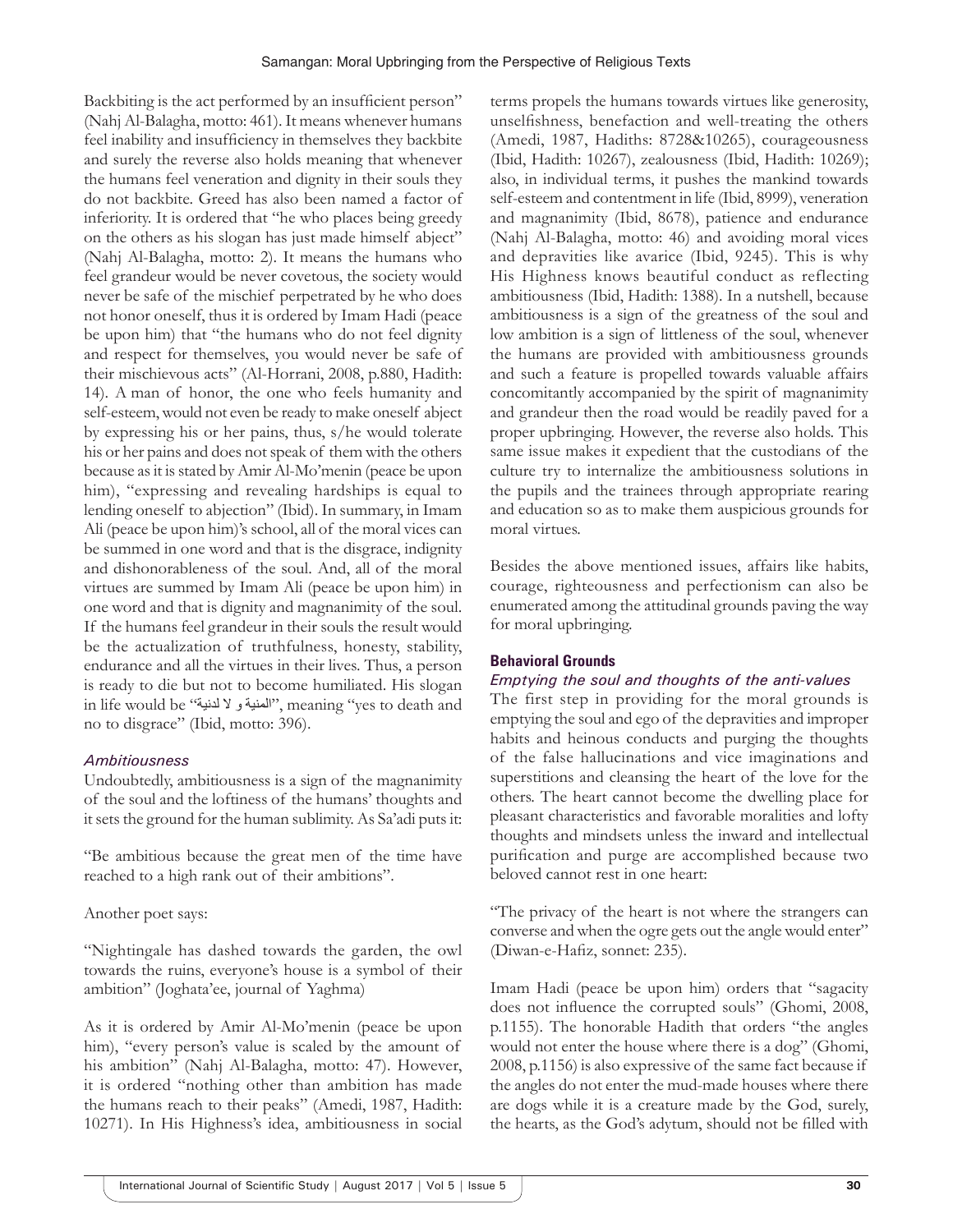anything but the God (Ansariyan, 2007, v.15, p.105 and Majlesi, 1984, v.67, p.26, Hadith, 27). In case of becoming in possession of doglike characteristics, the heart would never become the dwelling place of neither the God nor the angles. If a soul wishes growth and wants to become a place where the God's affection resides it should become emptied of all the other amours in such a manner that it should even forget itself to find the sweetness of the divine love (Kolayni, 1983, v.2, p.130, Hadith: 10).

"The heart space has become so filled with the beloved that is lost in my ego the thought for my own self" (Diwan-e-Hafiz, Sonnet: 339).

Imam Zaman (may Allah hasten his honorable reappearance), in his childhood, in response to a Shiite, regarding the meaning of the Aya "بالوادالمقدس انک نعلیک فاخلع طوی) "Taha:12), interprets the Aya with the same approach and ordered that it means "O, Moses, now that you want to enter the land of Toor, expel all the interests out of your heart and purify my love" (Tabarsi, 1982, v.2, p.423 and Majlesi, 1982, v.5, p.398).

"When the heart would be set free of the world's desires and turned into a pearl in the shell of our beings"

"The skulls of the head would not be filled with lust, the bowl which is upside-down would not be filled" (Abu Sa'eedAbulkhayr, part three, cited from the "politeness of the minions' evanescence", v.7, p.121a).

Imam Sadeq (peace be upon him) was asked about the Aya normal the "ordered highness his ,"اال من اتی هللا بقلب سلیم" heart is the one that there is nothing therein except the God's remembrance and love when it unifies with the God" (Kolayni, 1983, v.3, p.46, Hadith 1486, Chap.5, the book "faith and blasphemy").

All these signify the necessity for emptying the ego from whatever anti-values in order for the appearance and blossoming grounds of the values to be provided in the humans' souls.

It is for the role of emptying the soul of the ant-values in paving the way for acceptation that the Great Apostle (may Allah bestow him and his scared progeny with the best of His regards) deals with rejecting the invalid thoughts; polytheism and dualism in his first step of promoting the monotheism so as to prepare the grounding for the acceptation of Allah. Thus, it is ordered "هولوا لا اله الا الله تفلحوا", meaning "say there is not God but Allah to become saved". Firstly, the invalid gods are denied and then it is dealt with stabilization of the real God. This method is carefully observed by the Prophet in his face-to-face

invitation. Hence, in the first time that As'ad Ibn Zerareh visited His Highness and asked him questions about his intentions, His Highness recites Ayat 151&153, Honorable Surah Al-An'am (Al-'Ameli, 1995, v.3, p.224).

In those Reputable Ayat, the anti-ethics are rejected. If the human soul wants to become the residence place of values it should be, beforehand, emptied of every antivalue. Thus, the Great Apostle (may Allah bestow him and his sacred progeny with the best f His regards) in his first visit with the head of Khazraj tribe, recited the foresaid Ayat.

It is likely that the precedence of irreverence to tyranny over being faithful to God in the Honorable Aya "یکفر فمن is) 256 :Baqara" (بالطاغوت ویومن باهلل فقد استمسک بالعروه الوثقی suggestive of the necessity in de-dusting the humans' nature and preparing it for making shine bright the humans' original faith that has been internalized deep inside the humans' souls (JavadiAmoli, 2009, v.12, p.179).

Based on this, in order to make values flourish in the heart and soul of the trainees, they should be emptied of the anti-values beforehand so as to prepare the grounding for acceptation because if there is no emptying of the antivalues, there would be no adornment with the excellent virtues and no edification.

# *Repentance*

Repentance (renewing oneself): it is a method of supervising one's own self in line with rearing oneself. Whenever a human being looks at oneself, if s/he finds his or her report paper of conducts full of vices and depravities and makes it sure that there would be no way for purging oneself and getting clear of the badness then s/he will be at the verge of misery and perfect villainy and takes the path of frustration and getting drowned in the swamp of inferiorities and finally s/he will see no way out of it that would convey him or her the message of being hopeless of survival.

Moreover, from the mental and psychological perspectives, sins and depravities cause a state to be created in the humans that, if left unresolved, would provide the individual with a greater readiness for perpetrating crimes in future opportunities. Therefore, paying attention to the unconscious roots of deeds, in terms of their motivational aspects and the later choices, is of a great necessity. As it is ordered by Imam Sadeq (peace be upon him) that "when an individual commits a sin a black spot will be created in his or her heart; so, if s/he redeemed the spot will fade away but if sin perpetration continues darkness will cover all his or her heart and the way to deliverance will be blocked" (Al-Mazandarani, 2000, v.9, p.248).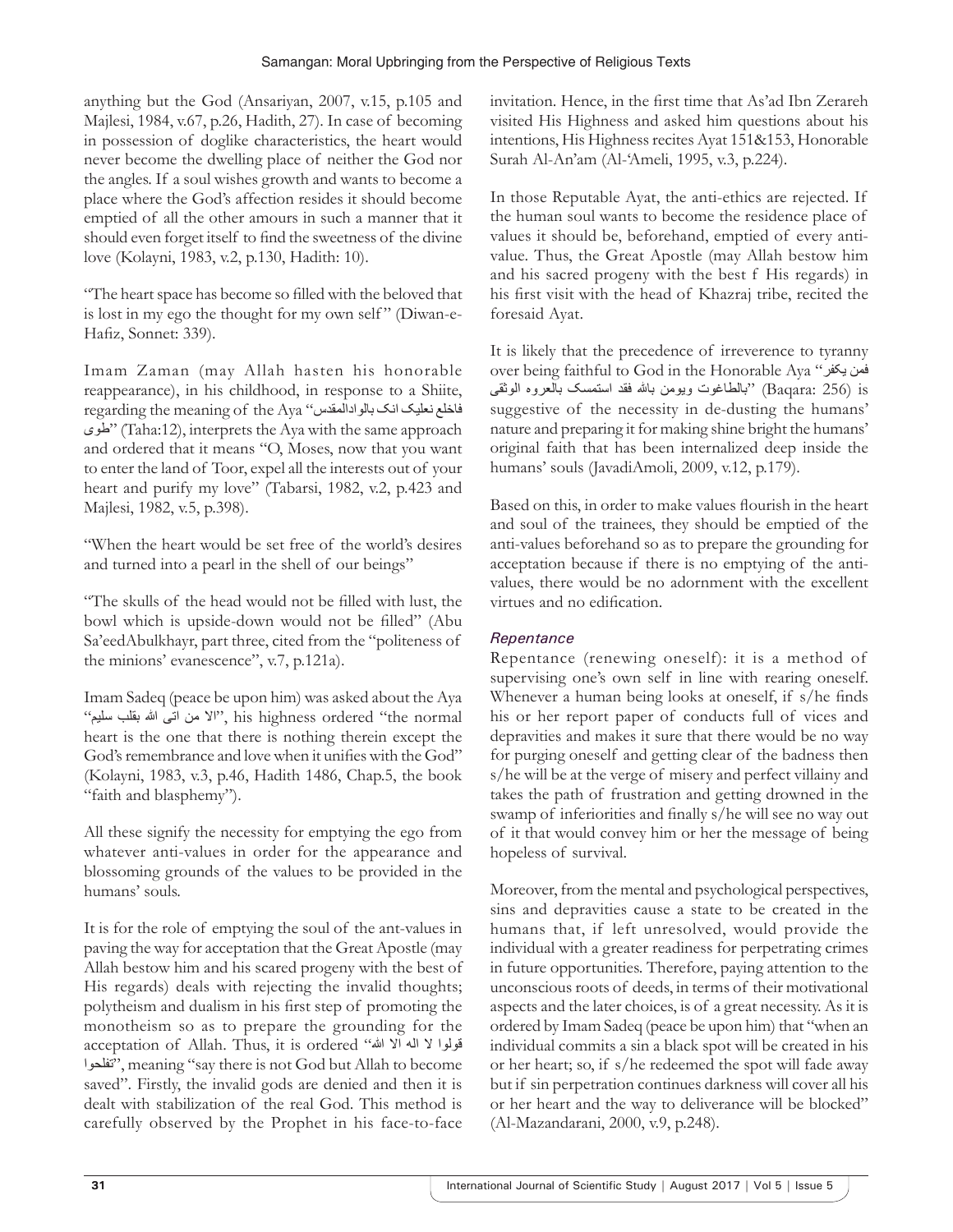Another point is that "sin" is a multi-faucet concept. It is a feeling of disobedience and disloyalty, harming oneself and scratching the soul and deserving punishment. If sin, with all foresaid characteristics, takes over one's soul and continues, it will pave the way for mental depression and it will prevent the individual from any sort of move towards spiritually rebuilding oneself and acquisition of the moral virtues. This is due to the same reason that Imam Ali (peace be upon him) orders that "struggle hard in fighting your own ego and always give high superiority to repentance so as to be able to reach to the rank of God's obedience" (Amedi, 1987).

Therefore, repentance is necessary for renewing one's own soul and paving the way for an upbringing ground to shape a new, determined and changed personality which is hopeful in God's mercy and features a soft and brilliant heart in order for the self-esteem and self-respect to be created in a lost human being who would, afterwards, bear witness to the recreation of a valuable self-image and get ready to morally rear oneself.

By repentance, here, turning back from wrongdoing along with a feeling of regret and yearning is intended. It is the fire of wistfulness and regret that provide for the grounding of purification from the depravities and it is the wistfulness and longing that make absolution taste sweet in one's palate and make one feel pure and vivacious. Surely, for attaining such an accomplishment, one is in need of a valuable and strong stimulator. Annunciations like the verily "that meaning ,"ان هللا یحب التوابین و یحب المتطهرین" God loves the redeemers and the purifiers" (Baqara: 222) and "redeemers are like the ones who have not committed a sin" (Varam, 1990, p.57) and "nothing would be dearer for the God than a man or a woman who redeems" (Al-Qazi, 1997, p.102) are but specimens of such incentives. In the Holy Quran's culture, the human redeemer is like the one who not only recovers his or her personality and is provided for the grounding to enjoy the God's blessing and is prepared for making the values and ethics shine in himself or herself once again but also based on the lhonorable Aya ''مَّن تَابَ وَآمَنَ وَعَمِلَ عَمَلًا صَالِحًا فَأَوْلَٰئِكَ بُبَدِّلُ اللَّهُ'' honorable Aya ؚ<br>ۣ ِ 'سَبِّئَاتِهِمْ حَسَنَاتٍ وَكَانَ اللَّهُ غَفُورًا رَّحِيمًا فرقان (Forqan: 70), meaning ّ "except he who redeems and becomes faithful and performs good deeds, these are the ones whose wrongdoings will be changed to good deeds by the God and Allah is merciful and compassionate", the God will convert his or her wrong deeds to good ones and, in fact, in doing so, the person is compensated for his or her laggard and all the investment s/he has lost. The religious texts provide such descriptions of the way the demolished grounds can be corrected and the way that the growth and furbishment could be brought about in the very existence of the human beings.

#### *Faith*

Faith is a heartfelt state and a psychological process whose orientation will be revealed in thoughts, feelings and deeds. Imam Baqer (peace be upon him) orders that "faith is a heartfelt reality" (Majlesi, 1982, v.75, p.177 and Al-Horr Al-Ameli, 1988, v.20, p.560).

With the faith in God almighty, the individual will change in his or her attitude to the day of doom, to angels or agents contriving the world, all of which are summarized in belief in the invisible world, as well as to the cognitive, affective, social and ethical aspects and his or her computations are not anymore opportunistic, quantitative and physical; rather, such an orientation and ideology would become a motivation for the blossoming of his or her internal talents and his existential extension would be actualized along the absolute perfection. Feeling present before a sacred existence featuring boundless knowledge and endless power is an important factor in moral rearing and controlling of a human being that, in one word, would cause a person to step on the guidance path; سَ بُؤْمِنْ بِاللَّهِ بَّهُدِ قَلْبَهُ", meaning "he who believes in God, He will guide َل his heart" (Taqabon: 11). Therefore, fostering faith in the entire existence of a human being, with all its levers, can facilitate the moral upbringing; in addition, it is, per se, a creator of the moral virtues in a human being.

Alexis Karl sketches the relationship between religious faith and humans' moral dimension as stated in the following sentence: moral and religious activities are practically correlated with one another. Moral sense does not last long after the demise of theosophical sense. The humans have not succeeded in devising an ethical system independent from religion the way Socrates wanted it. The communities that have killed the need for praying in themselves will not be usually immune of corruption and decline because unfaithful civilized communities, like the believers, are obliged to adhere to the issue of developing all their internal and intrinsic activities as the prerequisites of being a human being (see Daylami and Azarbaijani, 2000, v.2, p.234).

## *Prayer*

Prayers and worships to the divine court, the creator of the worlds, are effective grounds in getting prepared for upbringing and making the humans' existence ready. They provide for the grounding in which the God pays attention to the human prayers. The Holy Quran orders "بکم یعبا ما قل دعاؤکم لوال ربی", meaning "tell them if you do not pray, the God will not pay attention to you" (Forqan: 77).

Surely, such a lack of paying attention by the God to the human beings is the greatest blight of upbringing because being disregarded by the God would be equal to the humans being left alone more like a green farm which is not irrigated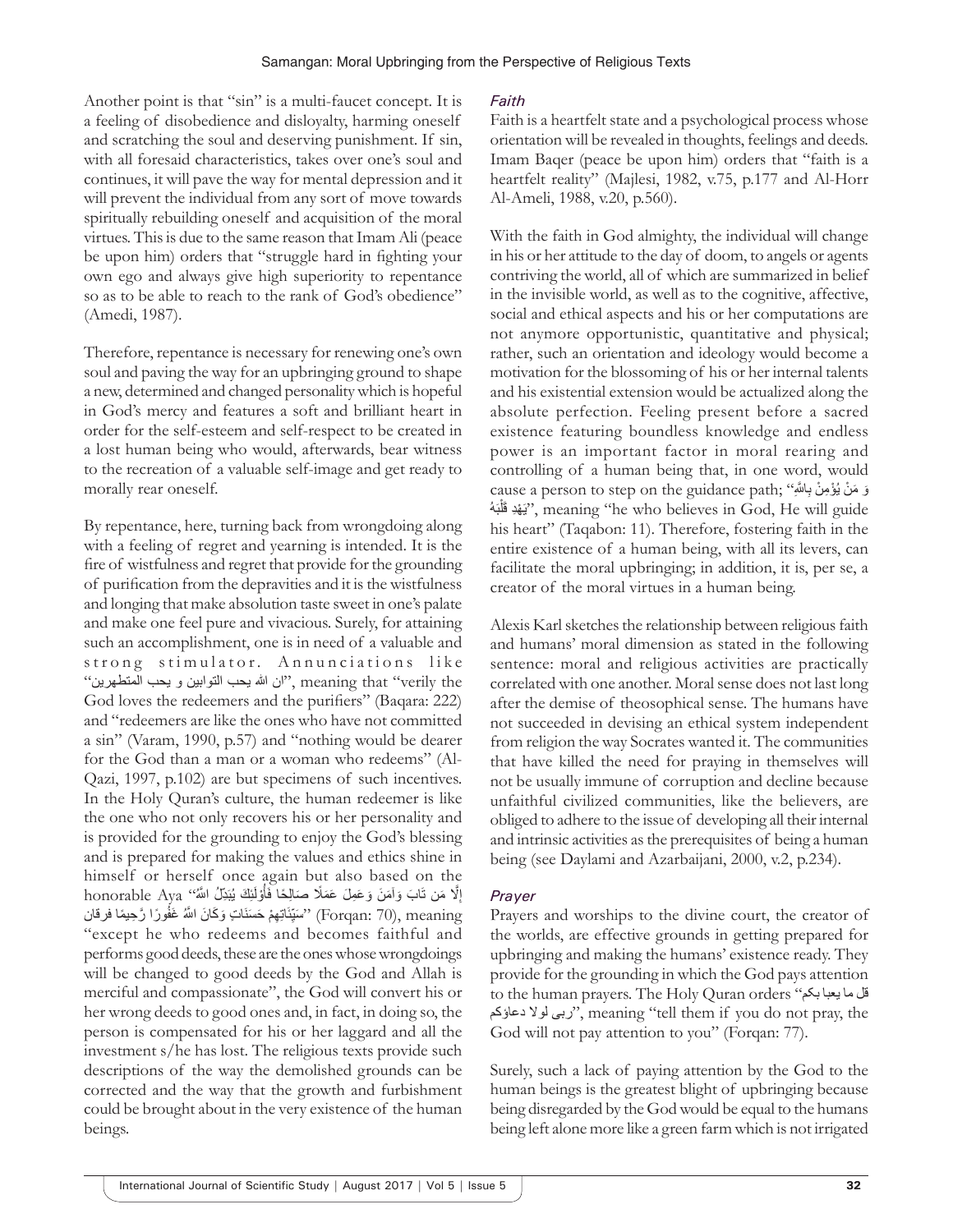by the farmer and is left on its own. Such a farm will be soon perish and turned into a dry and withered land. The signs of vitality will be diminished therein. The humans who have become captured by the God's disregard as a result of their sinfulness will bear witness to their spiritual farm becoming dry and fruitless. This is where the individual will be lost of his or her upbringing grounds. Unlike this aforementioned group, there are those who succeed in making theosophical and Gnostic connections to their Creator via prayers and worships. They provide for all sort of grounds based upon which their moral rearing would be facilitated because as it is ordered by Imam Ali (peace be upon him) "they have found access to the God's mercifulness key and the light which can use in their dark nights" (Majlesi, v.90, p.300, Hadith: 37). Thus, Imam Sadeq (peace be upon him) orders that "pray a lot and worship more because these two are the keys to the God's mercifulness as well as fulfillment of the needs and the human beings cannot reach to whatever there is before the God unless they pray" (MohammadiRayshahri et al, 2011, 12<sup>th</sup> ed., v.4, Hadith: 5806). An individual's prayers pave the way for his or her upbringing quite similar to the parents' prayers and worships for their children. The great apostle (may Allah bestow him and his sacred progeny with the best of His regards) orders "Parents' prayers for their children are like water for cultivation" (Muhammad MohammadiRayshahri, 2010; RasulOfoghi and Ehsan Sorkhe'ee, 3rd ed., v.2, p.30). Since the parents' prayers for their children, according to the order by the great Islam Apostle, are among the prayers that will be definitely answered by the God (Majlesi, 1982, v.71, p.84), His Highness has recommended to his children to act in a way that their parents pray for them since the benevolent prayers by the parents will transcend beyond the clouds in the skies and the God heedfully considers them and orders His angles "O, angles do not be barriers to the heightening of these prayers because we wish them answered" (Ibid: 83).

#### *Endurance and fortitude*

In religious texts, patience and endurance pave the way for all the accomplishments and provide an individual with the ability to gain access to all the moral prominent features. As it is ordered by Imam Ali (peace be upon him), "patience is helpful in every task" (Gherar Al-Hikam: 6218) and "one can achieve lofty peaks by forbearance" (Ibid: 6317). As it is ordered by the Holy Quran, it is patience that provides the human with the capacity to repel the badness by would nobody "meaning ,"وما یلقاها اال الذین صبروا" ;goodness be unified with the God except he who seeks patience" (Fosselat: 35). The Holy Quran expresses the patience by a group of sons of Israel as a factor contributing to their achievement of a divine imamate rank; "وجعلنا منهم ائمه بهدون صبروا لما بامرنا", meaning "and we placed some of them [sons of Israel] leaders who guided by our orders because they exercised patience [in the religion of God]. Based on this, internalizing patience inside the humans' existence, especially patience in praying and patience against sins, is a valuable factor that paves the way for enjoying the upbringing factors.

## *Obedience to God and his guardians*

One such an affair that provides for the grounding upon which acceptation and moral upbringing can be elevated is being obedient to the God and His divine guardians. Whenever the God and His Guardians' obedience becomes internalized in the humans' being, then the grounding would be set on which the values start growing thus the precondition for the enjoyment of the God's mercy lies in His obedience and submission to His apostle and it is ordered "و اطیعوا الله و الرسول لعلکم ترحمون" ordered " ordered God and His apostle to be forgiven" (Al-e-Emran: 132). Furthermore, the God's apostle has ordered that "whatever the thing can be found with God cannot be obtained unless through obedience" (Kolayni, 1983, v.2, p.112). His Highness Amir (peace be upon him) has ordered that "God's obedience is the key to every correct affair and it is the underlying reason for the prosperity of every once ruined land" (Amedi: 3422).

In line with behaviors that provide for the correct moral upbringing, affairs like dualism, hypocrisy, sin, stoneheartedness and deviation of the heart, ignorance, badtemperament, weakness of the will, negligence and delaying repentance are all among the negative internal behaviors that diminish the upbringing grounds and make the individuals deprived of the proper rearing.

## **CONCLUSION**

Based on the message understood from the honorable Aya "انفسکم قوا", meaning "strengthen yourselves", every mankind is directly obliged to discern well his or her human truth and utilize it along the path towards sublimity and God's proximity. The condition for achieving such a success is proper upbringing and edification because rearing and purification are to be fetched slowly, the potential competencies little-by-little transformation into actual deeds will be surely unlikely without preparation and without setting the ground. Thus, to reach to moral upbringing, the humans, in the first step, should themselves provide for the internal grounds in areas like discretion, attitudes and behaviors so as to become successful in enjoying the external grounds, as well.

## **REFERENCES**

- 1. Holy Quran.
- 2. Nahj Al-Balagha, tr. Dashti.
- 3. Abtahi, (1990), "Al-Sahifa Al-Sajjadiya", researched by Muhammad Baqer